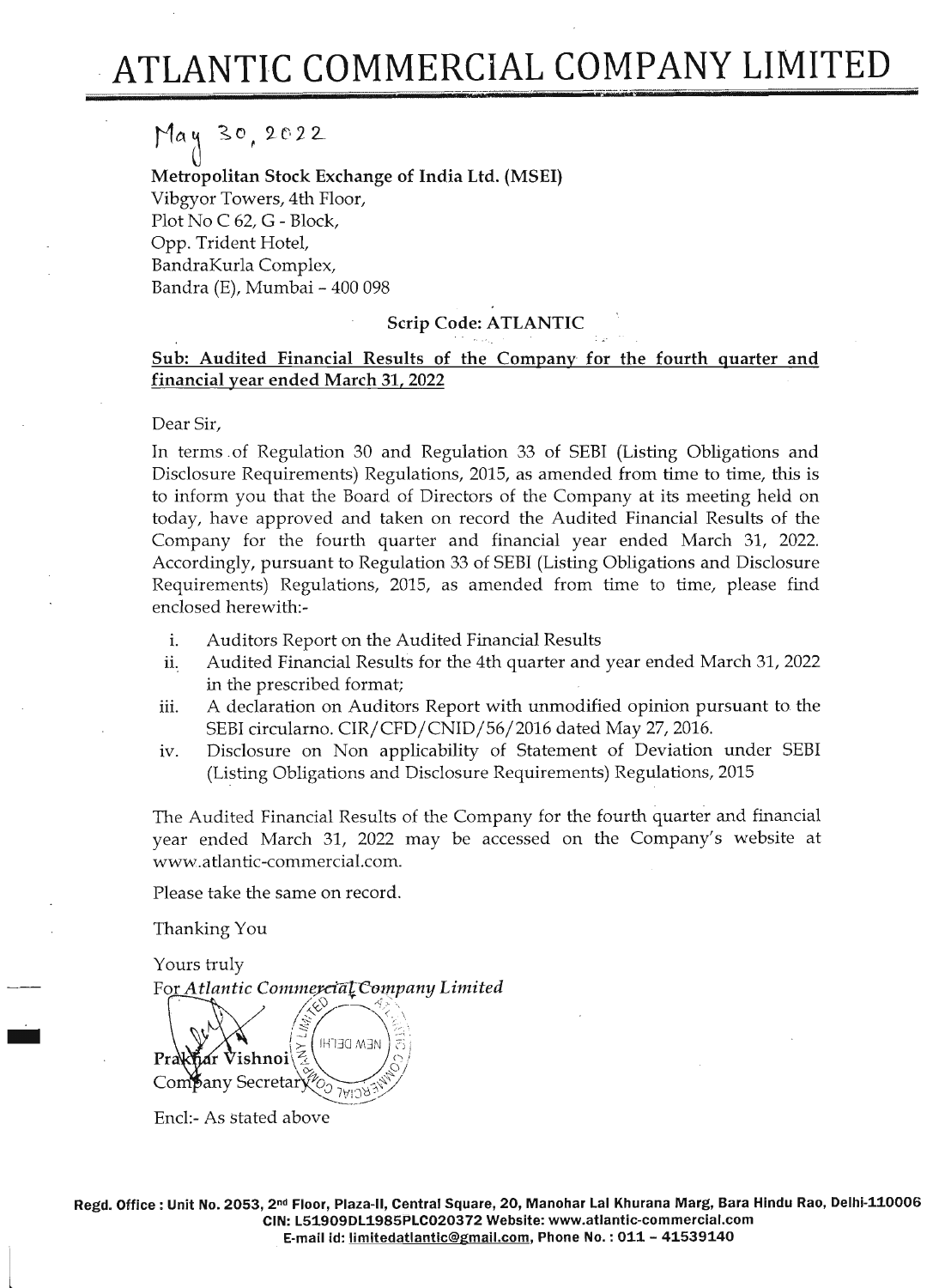



Independent Auditor's Report on Annual Financial Results of Atlantic Commercial Company Limited Pursuant to the Regulation 33 of the SEBI (Listing Obligations and Disclosure Requirements) Regulations, 2015 (as amended)

## To the Board of Directors of Atlantic Commercial Company Limited

- 1. We have audited the accompanying annual financial results ('the Statement') of Atlantic Commercial Company Limited ('the Company') for the year ended 31 March 2022, attached herewith, being submitted by the Company pursuant to the requirements of Regulation 33 of the Securities and Exchange Board of India (Listing Obligations and Disclosure Requirements) Regulations, 2015 (as amended) ('Listing Regulations'), including relevant circulars issued by the Securities and Exchange Board of India ('SEBI') from time to time.
- 2. In our opinion and to the best of our information and according to the explanations given to us, the Statement:
	- (i) presents financial results in accordance with the requirements of Regulation 33 of the Listing Regulations, and
	- (ii) gives a true and fair view in conformity with the applicable Indian Accounting Standards ('Ind AS') prescribed under Section 133 of the Companies Act, 2013 ('the Act'), read with relevant rules issued thereunder, and other accounting principles generally accepted in India, of the net profit after tax and other comprehensive income and other financial information of the Company for the year ended 31 March 2022.

## Basis for Opinion

------------------

3. We conducted our audit in accordance with the Standards on Auditing ('SAs') specified under section 143(10) of the Act. Our responsibilities under those standards are further described in the *Auditor's Responsibilities for the Audit of the Statement* section of our report. We are independent of the Company in accordance with the Code of Ethics issued by the Institute of Chartered Accountants of India ('the ICAI') together with the ethical requirements that are relevant to our audit of the financial statements under the provisions of the Act and the rules thereunder, and we have fulfilled our other ethical responsibilities in accordance with these requirements and the Code of Ethics. We believe that the audit evidence obtained by us is sufficient and appropriate to provide a basis for our opinion.

## Responsibilities of Management and Those Charged with Governance for the Statement

4. This Statement has been prepared on the basis of the annual audited financial statements and has been approved by the Company's Board of Directors. The Company's Board of Directors is responsible for the preparation and presentation of the Statement that gives a true and fair view of the net profitJloss and other comprehensive income and other financial information of the Company in accordance with the accounting principles generally accepted in India, including Ind AS prescribed under Section 133 of the Act, read with relevant rules issued thereunder and other accounting principles generally accepted in India, and in compliance with Regulation 33 ofthe Listing Regulations. This responsibility also includes maintenance of adequate accounting records in accordance with the provisions of the Act for safeguarding of the assets of the Company and for preventing and detecting frauds and other irregularities; selection and application of appropriate accounting policies: making

# 7 SAGAR APARTMENTS, 6 TILAK MARG, NEW DELHI - 110001 WWW.RCBCA.COM | CA@RCBCA.COM | +91.11.4304.3388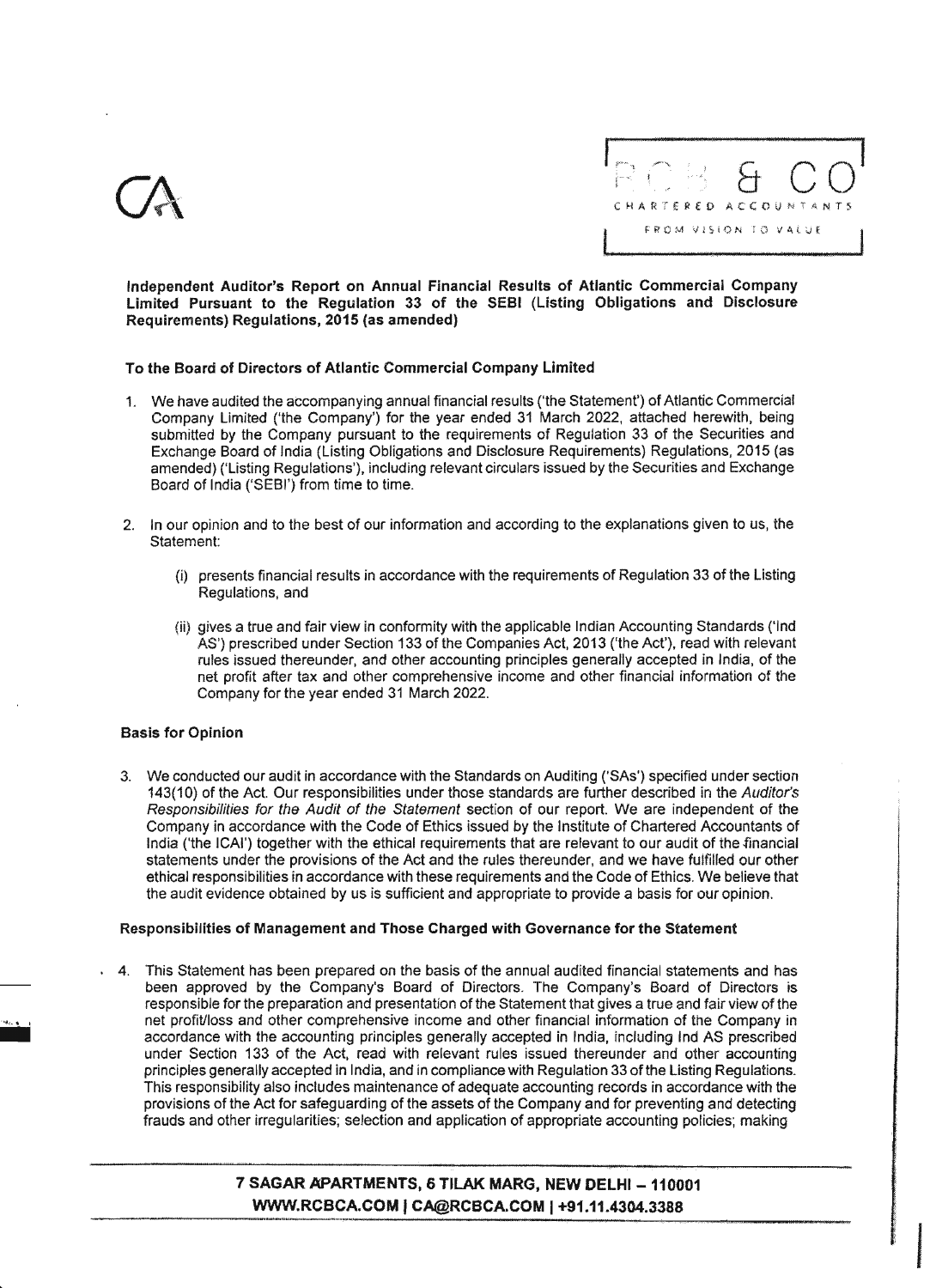judgments and estimates that are reasonable and prudent; and design, implementation and maintenance of adequate internal financial controls that were operating effectively for ensuring the accuracy and completeness of the accounting records, relevant to the preparation and presentation of the Statement that gives a true and fair view and is free from material misstatement, whether due to fraud or error.

- 5. In preparing the Statement, the Board of Directors is responsible for assessing the Company's ability to continue as a going concern, disclosing, as applicable, matters related to going concern, and using the going concern basis of accounting unless the Board of Directors either intends to liquidate the Company or to cease operations, or has no realistic alternative but to do so.
- 6. The Board of Directors is also responsible for overseeing the Company's financial reporting process.

#### Auditor's Responsibilities for the Audit of the Statement

- 7. Our objectives are to obtain reasonable assurance about whether the Statement as a whole is free from material misstatement, whether due to fraud or error, and to issue an auditor's report that includes our opinion. Reasonable assurance is a high level of assurance but is not a guarantee that an audit conducted in accordance with Standards on Auditing, specified under section 143(10) ofthe Act, will always detect a material misstatement when it exists. Misstatements can arise from fraud or error and are considered material if, individually or in the aggregate, they could reasonably be expected to influence the economic decisions of users taken on the basis of this Statement.
- 8. As part of an audit in accordance with the Standards on Auditing, we exercise professional judgment and maintain professional scepticism throughout the audit. We also:
	- Identify and assess the risks of material misstatement of the Statement, whether due to fraud or error, design and perform audit procedures responsive to those risks, and obtain audit evidence that is sufficient and appropriate to provide a basis for our opinion. The risk of not detecting a material misstatement resulting from fraud is higher than for one resulting from error, as fraud may involve collusion, forgery, intentional omissions, misrepresentations, or the override of internal control.
	- Obtain an understanding of internal control relevant to the audit in order to design audit procedures that are appropriate in the circumstances. Under Section 143(3) (i) of the Act, weare also responsible for expressing our opinion on whether the Company has in place adequate internal financial controls with reference to financial statements and the operating effectiveness of such controls.
	- Evaluate the appropriateness of accounting policies used and the reasonableness of accounting estimates and related disclosures made by the management.
	- Conclude on the appropriateness of the management's use of the going concern basis of accountinq and, based on the audit evidence obtained, whether a *materia!* uncertainty exists related to events or conditions that may cast significant doubt on the Company's ability to continue as a going concern. If we conclude that a material uncertainty exists, we are required to draw attention in our auditor's report to the related disclosures in the Statement or, if such disclosures are inadequate, to modify our opinion. Our conclusions are based on the audit evidence obtained up to the date of our auditor's report. However, future events or conditions may cause the Company to cease to continue as a going concern.
	- Evaluate the overall presentation, structure and content of the Statement, including the disclosures, and whether the Statement represents the underlying transactions and events in a manner that achieves fair presentation.
- 9. We communicate with those charged with governance regarding, among other matters, the planned scope and timing of the audit and significant audit findings, including any significant deficiencies in internal control that we identify during our audit.
- 10. We also provide those Charged with governance with a statement that we have complied with relevant ethical requirements regarding independence, and to communicate with them all relationships and other matters that may reasonably be thought to bear on our independence:, and where applicable, related safeguards.

 $\overline{\phantom{a}}$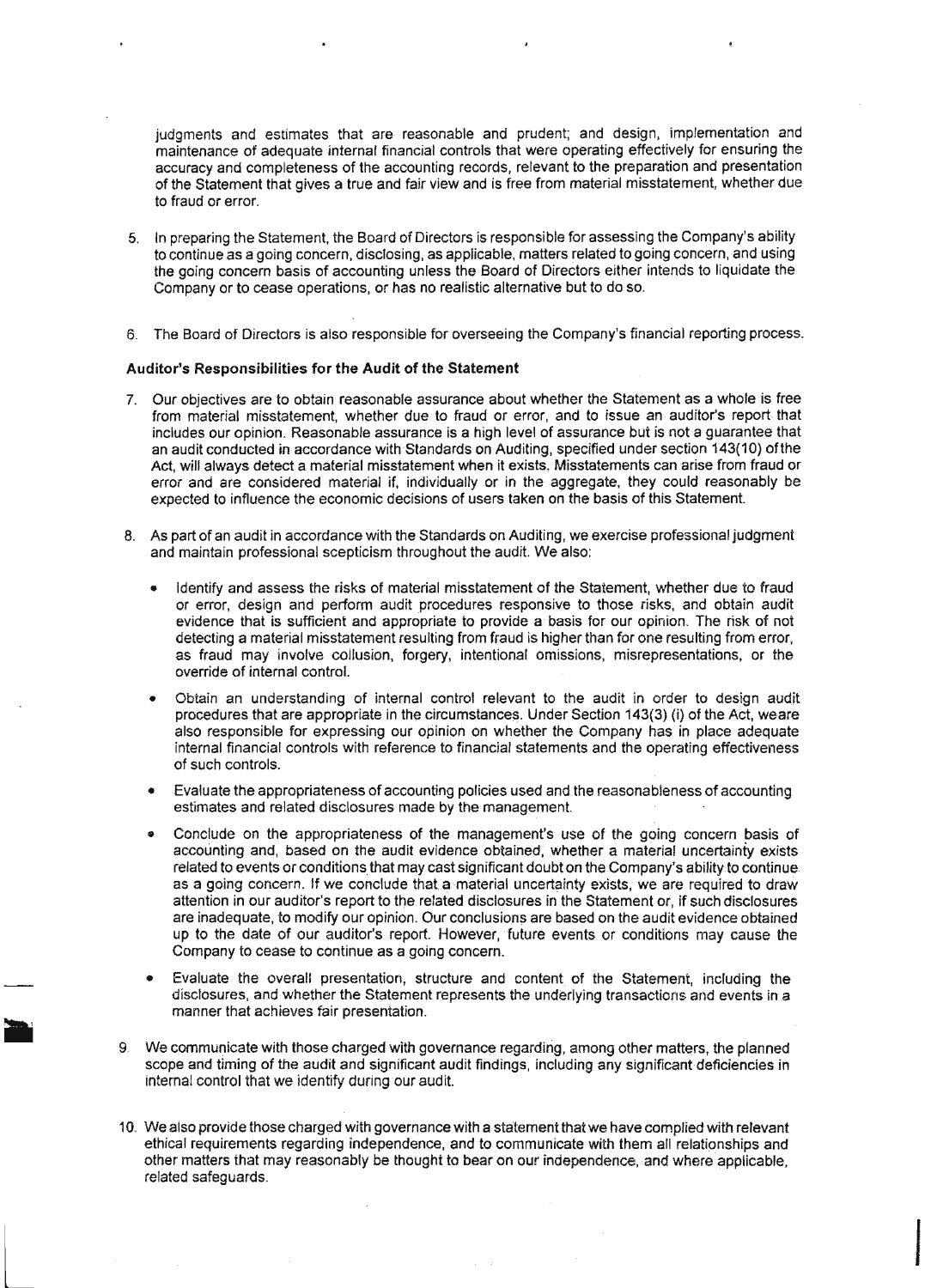## **Other Matter**

11. The Statement includes the financial results for the quarter ended 31 March 2022, being the balancing figures between the audited figures in respect of the full financial year and the published unaudited year-to-date figures up to the third quarter of the current financial year, which were subject to limited review by us.

**ForRCB&CO Chartered Accountants.**  $\boldsymbol{g}$ **Firm No. 033585N** a C **NEW DEL**  $\hat{\alpha}$ ered Acc Ashish Bansal Partner M. No. 092532 **UDIN: 22092532AJXKLl1871**

**Place: New Delhi Date: 30.05.2022**

 $\overline{\phantom{a}}$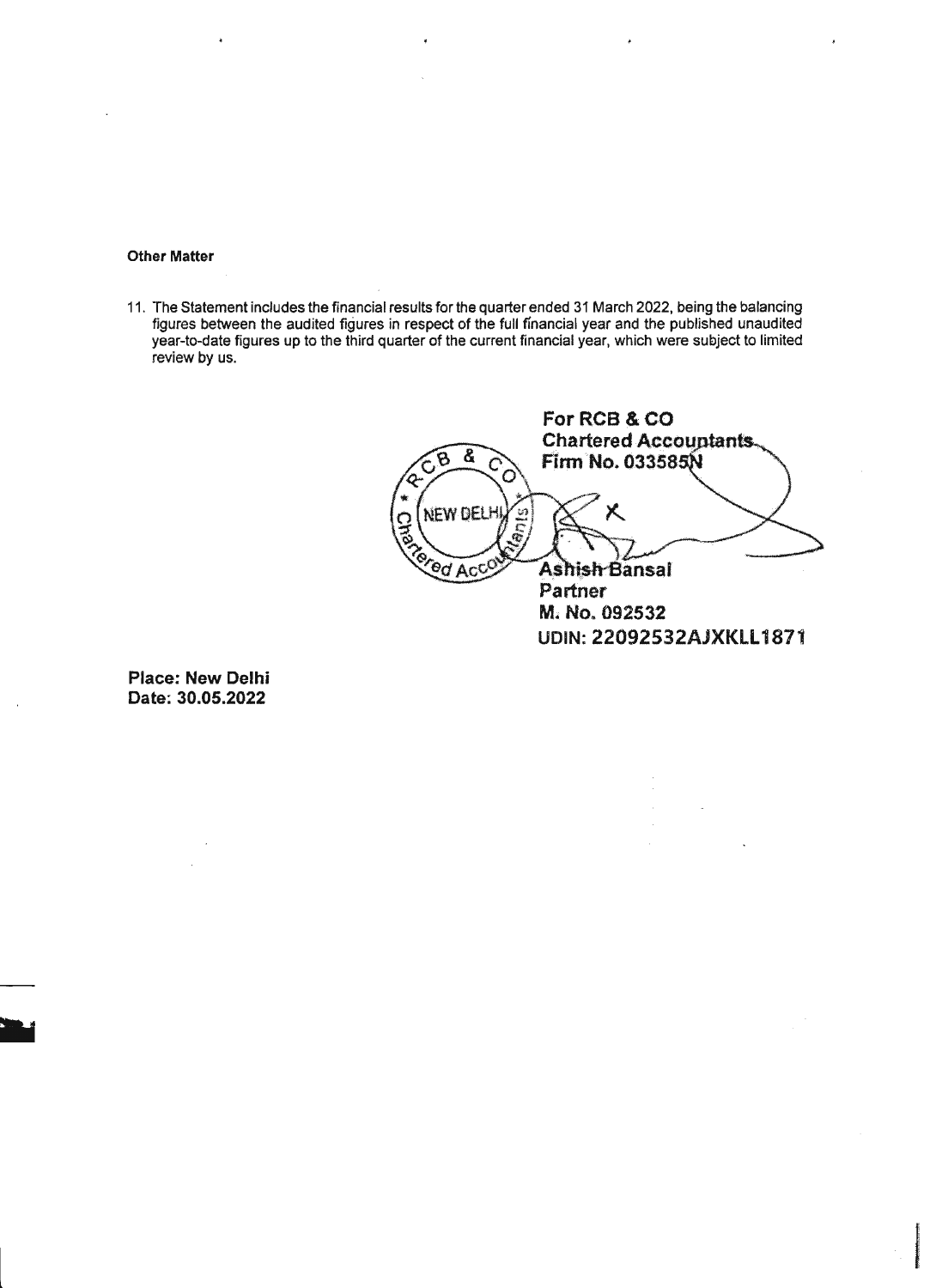ATLANTIC COMMERCIAL COMPANY LIMITED

Regd. Office: Unit No 2053, 2nd Floor, Plaza-II, Central Square, 20, Manohar Lal Khurana Marg, Bara Hindu Rao Deihl 110006 CIN: L51909DL 1985PLC020372

STATEMENT OF AUDITED FINANCIAL RESULTS FOR THE QUARTER AND YEAR ENDED 31ST MARCH. 2022

|           | (7 in Lakh, except per share detail)                    |                      |                  |                      |                |                      |
|-----------|---------------------------------------------------------|----------------------|------------------|----------------------|----------------|----------------------|
| Sr.       | <b>Particulars</b>                                      | <b>Quarter Ended</b> |                  |                      | Year ended on  |                      |
| No.       |                                                         | 31.03.2022^          | 31.12.2021       | 31.03.2021^          | 31.03.2022     | 31.03.2021           |
|           |                                                         | <b>Audited</b>       | <b>Unaudited</b> | <b>Audited</b>       | <b>Audited</b> | <b>Audited</b>       |
|           | Income                                                  |                      |                  |                      |                |                      |
| Ħ         | (a) Revenue from operations                             | 1.95                 |                  | 5.00                 | 4.37           | 4.00                 |
| H         | (b) Other income                                        | (0.55)               | 1.20             | 0.04                 | 0.96           | 0.17                 |
| IШ        | Total income $(I + II)$                                 | 1.40                 | 1.20             | 5.04                 | 5.33           | 4.17                 |
| lıv       | <b>Expenses</b>                                         |                      |                  |                      |                |                      |
|           | (a) Employee benefits expense                           | 0.18                 | 0.18             | 0.18                 | 0.72           | 0.72                 |
|           | (b) Other expenses                                      | 0.37                 | 0.25             | 0.48                 | 2.37           | 2.79                 |
|           | <b>Total expenses</b>                                   | 0.55                 | 0.43             | 0.66                 | 3.09           | 3.51                 |
| İ٧        | Profit / (loss) before tax (III - IV)                   | 0.86                 | 0.77             | 4.38                 | 2.25           | 0.66                 |
| <b>VI</b> | Tax expense                                             |                      |                  |                      |                |                      |
|           | (a) Current tax                                         | 0.22                 | 0.10             | 0.45                 | 0.57           | 0.17                 |
|           | (b) Prior period tax adjustment                         |                      |                  |                      |                | 0.01                 |
|           | <b>Total tax expense</b>                                | 0.22                 | 0.10             | 0.45                 | 0.57           | 0.17                 |
| MI        | Profit / (loss) for the period (V - VI)                 | 0.64                 | 0.67             | 3.93                 | 1.68           | 0.49                 |
| VIII      | Other comprehensive income                              | ٠                    | w.               | $\ddot{\phantom{1}}$ |                | $\ddot{\phantom{1}}$ |
| IX        | Total comprehensive income for the period (VII + VIII)  | 0.64                 | 0.67             | 3.93                 | 1.68           | 0.49                 |
| Ιx        | Paid up equity share capital (Face value ₹ 10/- each)   | 73.50                | 73.50            | 73.50                | 73.50          | 73.50                |
| lxı       | <b>Other Equity</b>                                     |                      |                  |                      | 49.43          | 47.75                |
| XII       | <b>Earnings per share</b><br>Basic and diluted in $(3)$ | 0.09                 | 0.09             | 0.53                 | 0.23           | 0.07                 |

(<sup>^</sup> Refer Note No. 6)

#### Statement of Assets and liabilities

|     |                                         | $($ <b>#</b> in Lakh) |                  |  |  |  |
|-----|-----------------------------------------|-----------------------|------------------|--|--|--|
|     | <b>Particulars</b>                      | As at                 | As at            |  |  |  |
|     |                                         | 31st March, 2022      | 31st March, 2021 |  |  |  |
|     | <b>ASSETS</b>                           |                       |                  |  |  |  |
| (1) | <b>Non-Current Assets</b>               |                       |                  |  |  |  |
|     | (a) Financial Assets                    |                       |                  |  |  |  |
|     | (i) Investments                         | 47.50                 | 47.50            |  |  |  |
| (2) | <b>Current Assets</b>                   |                       |                  |  |  |  |
|     | (a) Financial Assets                    |                       |                  |  |  |  |
|     | (i) Trade receivables                   |                       | 3.85             |  |  |  |
|     | (ii) Cash and cash equivalents          | 2.07                  | 1.78             |  |  |  |
|     | (iii) Bank balance other than (i) above | 15.90                 | 4.00             |  |  |  |
|     | (b) Current tax assets (net)            |                       |                  |  |  |  |
|     | (c) Other current assets                | 60.28                 | 64.62            |  |  |  |
|     | <b>Total Assets</b>                     | 125.75                | 121.75           |  |  |  |
|     | <b>EQUITY AND LIABILITIES</b>           |                       |                  |  |  |  |
|     | $(1)$ Equity                            |                       |                  |  |  |  |
|     | (a) Equity share capital                | 73.50                 | 73.50            |  |  |  |
|     | (b) Other equity                        | 49.43                 | 47.75            |  |  |  |
|     | <b>Llabilities</b>                      |                       |                  |  |  |  |
| (2) | <b>Current Liabilities</b>              |                       |                  |  |  |  |
|     | (a) Financial Llabilities               |                       |                  |  |  |  |
|     | (i) Other financial liabilities         | 2.81                  | 0.48             |  |  |  |
|     | (b) Current tax liabilities (net)       | 0.01                  | 0.02             |  |  |  |
|     | <b>Total Equity and Liabilities</b>     | 125,75                | 121.75           |  |  |  |



l\_

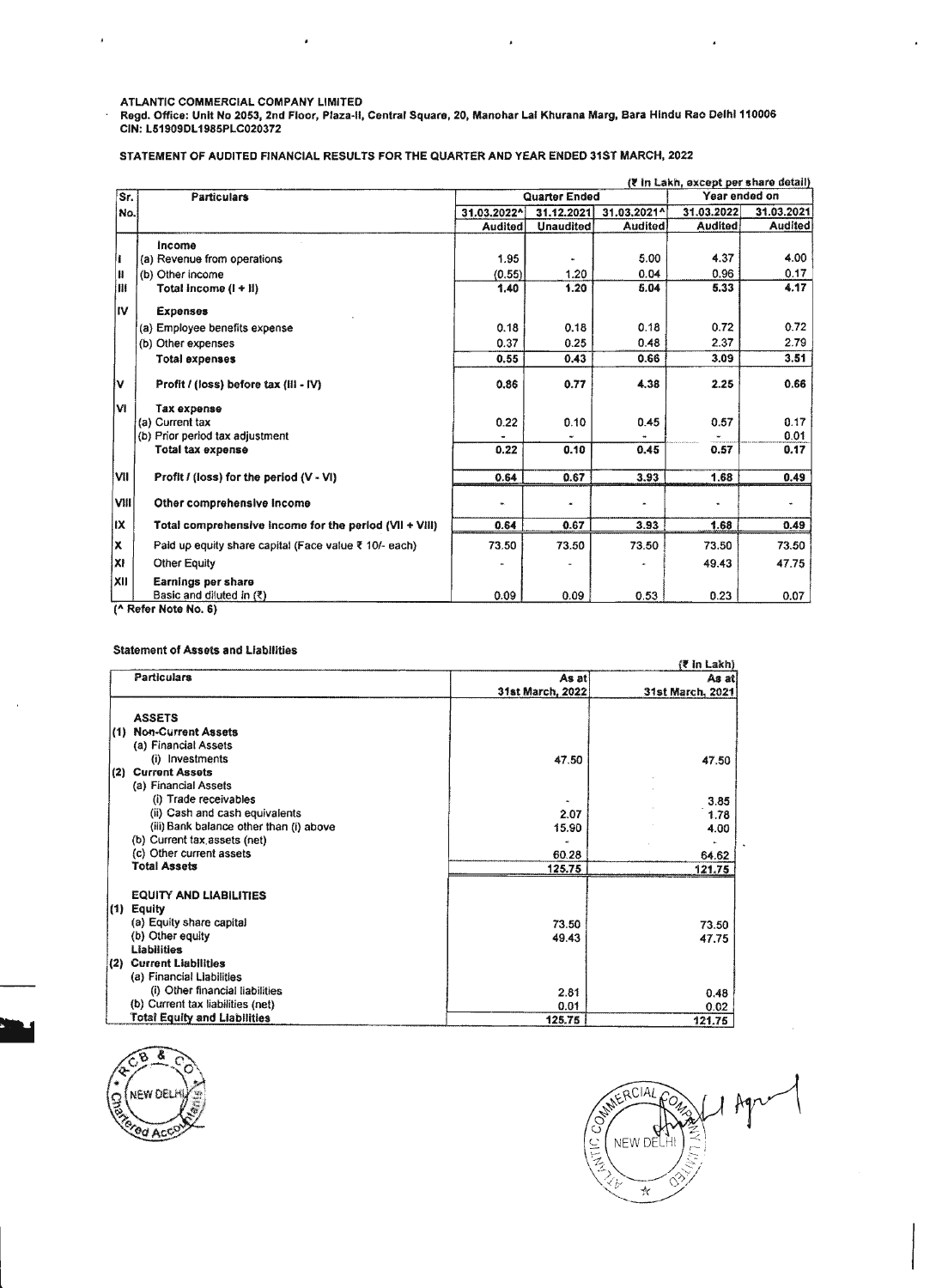#### ATLANTIC COMMERCIAL COMPANY LIMITED

Regd. Office: Unit No *2053,* 2nd Floor, Plaza-II, Central Square, 20, Manohar Lal Khurana Marg, Bara Hindu Rao Delhi *110006* CIN:LS1909DL1985PLC020312

STATEMENT OF AUDITED FINANCIAL RESULTS FOR THE QUARTER AND YEAR ENDED 31ST MARCH, *2022*

#### Statement of Cash Flow

|                                                                |                  | (₹ in Lakh)      |
|----------------------------------------------------------------|------------------|------------------|
| Particulars                                                    | Year ended       | Year ended       |
|                                                                | 31st March, 2022 | 31st March, 2021 |
| Cash flow from operating activities                            |                  |                  |
| Profit before taxation                                         | 2.25             | 0.66             |
| Adjustments for :-                                             |                  |                  |
| Interest on deposit with bank                                  | (0.96)           | (0.17)           |
| Operating cash flow before working capital changes             | 1.28             | 0.49             |
| <b>Changes in assets and liabilities</b>                       |                  |                  |
| (Increase) / Decrease in other current assets                  | 4.34             | (7.79)           |
| (Increase) / Decrease in Trade receivables                     | 3.85             |                  |
| Increase / (Decrease) in other current liabilities             | 2.33             | 0.28             |
| Cash used in operations                                        | 11.81            | (7.01)           |
| Income tax paid (Net)                                          | (0.58)           | (0.17)           |
| Net cash generated /(used) in operating activities (A)         | 11.23            | (7.17)           |
| <b>Cash flow from investing activities</b>                     |                  |                  |
| Interest on deposit with bank                                  | 0.96             | 0.17             |
| Net cash generated /(used) in investing activities (B)         | (10.94)          | 0.17             |
| <b>Cash flow from financing activities</b>                     |                  |                  |
| Net cash generated from financing activities (C)               |                  |                  |
| Net cash flows [increase / (decrease)] during the year (A+B+C) | 0.29             | (7.00)           |
|                                                                | 1.78             | 8.78             |
| Cash and cash equivalents at the beginning of the year         | 2.07             |                  |
| Cash and cash equivalents at the end of the year               |                  | 1.78             |

Notes:-

- 1 The above audited results were reviewed by the Audit Committee and approved by the Board of Directors at its meeting held on 30th May, 2022.
- 2 There is no difference in the Accounting and taxable Profit due to timing differences. Therefore the deferred tax assetlliability has not been created as per Ind AS - 12 "Income Taxes".
- 3 The Company main business is Real Estates and all other activities of the company revolve around the main business. As such, there are no separate reportable segments, as per Ind AS 108 on "Operating Segments".
- 4 The Statutory auditors have audited the financial results for the year ended 31st March, 2022 and 31st March, 2021.
- . 5 The outbreak of Coronavirus (COVID-19) pandemic globally and in India is causing significant disturbance and slowdown in economic activity. The pandemic has so far had no significant impact on the business operations of the Company. However the Company will continue to monitor current and future conditions and impact thereof on Company's operations.
- 6 The figures for the quarter ended 31st March, 2022 and 31st March. 2021 are the balancing figures between the audited figures in respect of the full financial year and the published year to date figures up to the third quarter of the relevant financial year.
- 7 The above financial results are also available on our website www.atiantic-commercial.com



Place: New Delhi Date: 30.05.2022

For Atlantic Commercial Company Limited  $\frac{C}{C}$  with ERCIAL C  $\subseteq$  NEW DELHI  $\mid \leq$  **Anshul Agrawai** \":~. f:/ Chairman

" .,J,. .,-  $\searrow$  \*  $\searrow$  ~?£Yt -- *e'?/* DIN No. 06862823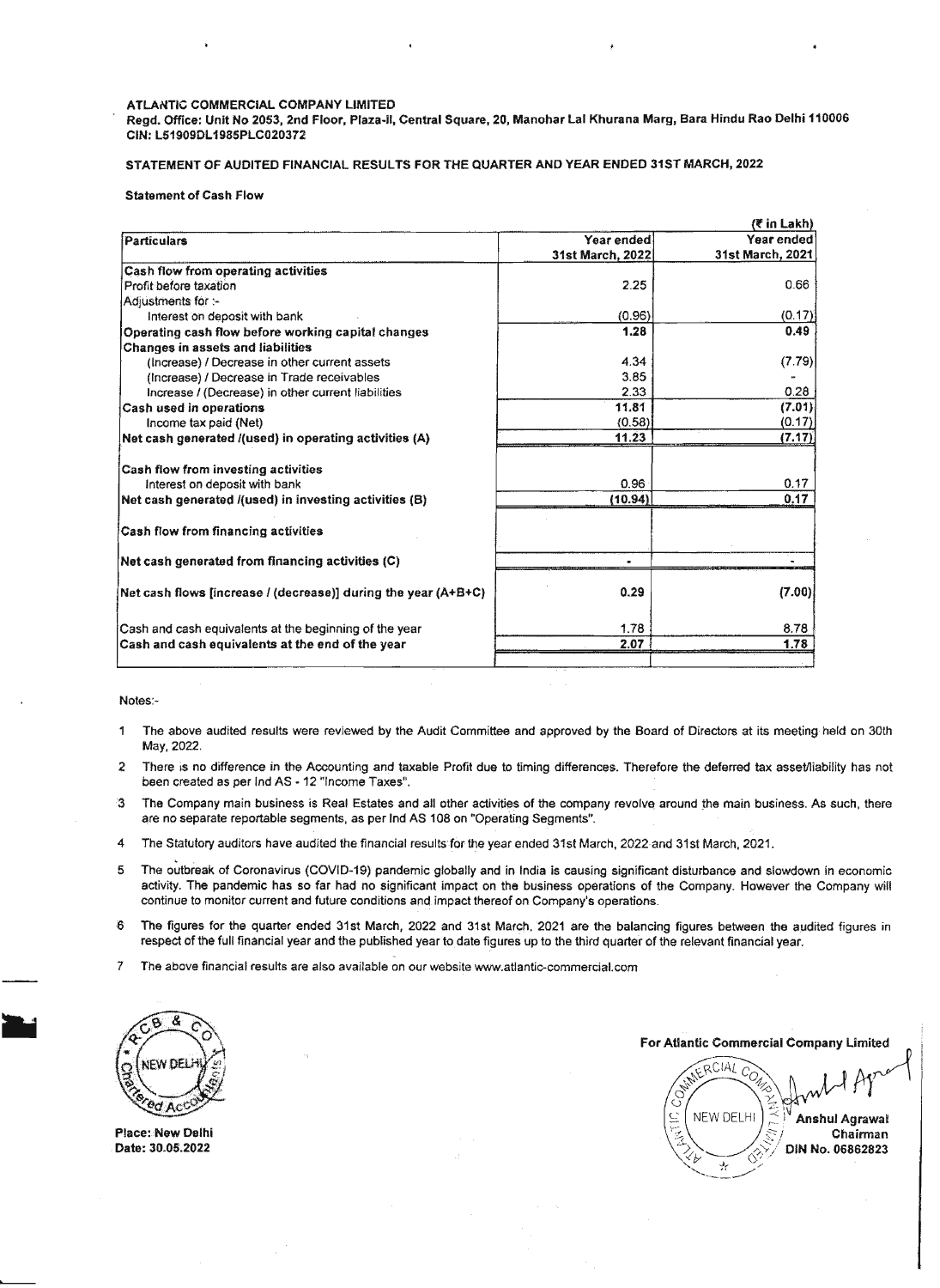# **ATLANTIC COMMERCIAL COMPANY LIMITED**

# **DECLARATION**

In terms of Regulation 33(3)(d) of SEBI(Listing Obligations and Disclosure Requirements) Regulations, 2015 as amended by SEBI (Listing Obligations and Disclosure Regulations) (Amendment) Regulations, 2016, read with SEBI circular no. *CIRjCFDjCMDj56j2016* dated May 27, 2016, we hereby declare that the Statutory Auditors of the Company, *Mj* s RCB & Company, Chartered Accountants (Firm Regd. No; 033585N) have issued an Audit Report with Unmodified Opinion for the Audited Financial Results of the Company for the period ended on March 31,2022.

For Atlantic Commercial Company Limited

**HEM DEFHI** Anshul Agrawal Chairman DIN: 06862823

Place: New Delhi Date: 30.05.2022

-

Regd. Office: Unit No. 2053, 2nd Floor, Plaza-II, Central Square, 20, Manohar Lal Khurana Marg, Bara Hindu Rao, Delhi-110006 CIN: L51909DL1985PLC020372 Website: www.atlantic-commercial.com E-mail id: limitedatlantic@gmail.com, Phone No.: 011 - 41539140